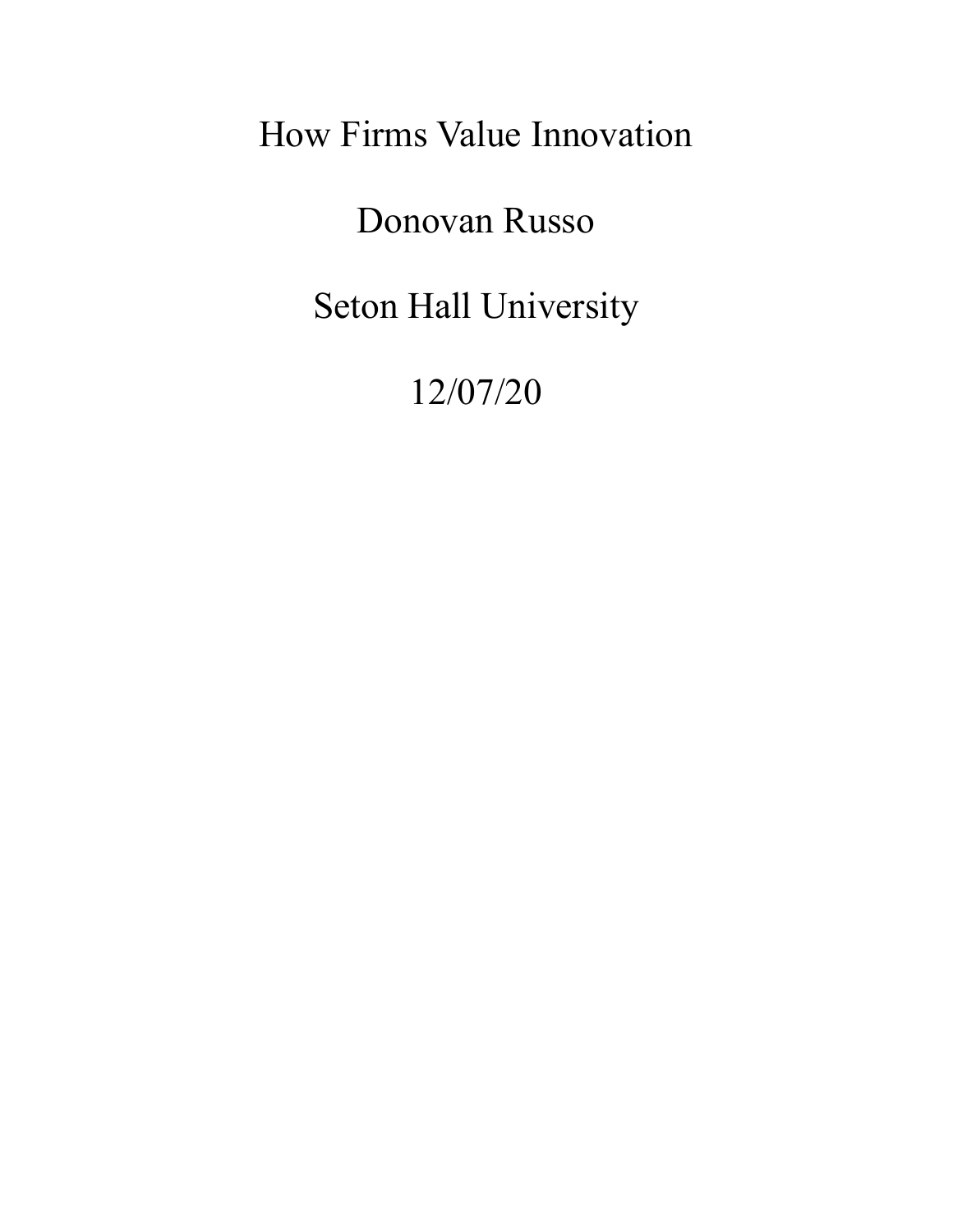#### **Abstract**

Prioritizing innovation is paramount for any business, as this is the only way a company can continue to grow and maximize returns. Oftentimes, employees fear innovation because it usually means that drastic change must be endured throughout the organization. Nonetheless, as this Covid-19 pandemic has shown us, change is inevitable within society, marketplaces and within organizations. Therefore, this paper focuses on how companies value innovation and discusses all the benefits to it, including its relationship with authenticity, the death of simplicity, the supporting of creativity, a better understanding of consumers, the strengthening of platforms throughout a company, better chemistry amongst teams, improvements in the supply chain, leadership accountability and the utilization of Artificial Intelligence. In short, if we are not growing, then we are dying. The same ideology has and must be applied throughout all businesses, as investing in innovative practices is the only way to ensure that long term growth is possible in a rapidly changing world.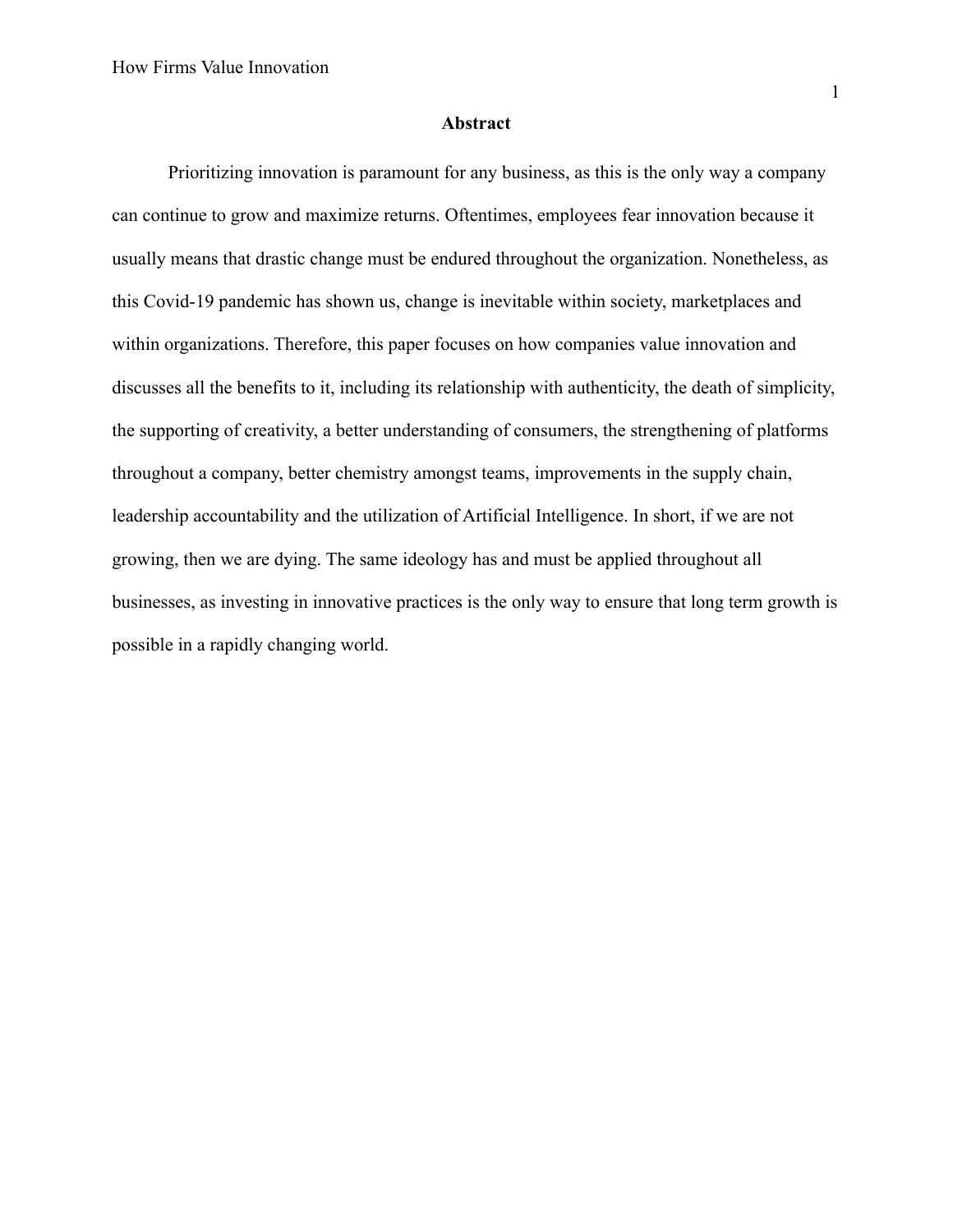#### **Authenticity**

Understanding and embracing authenticity within an organization preserves innovation. When discussing the importance of authenticity, writers M. Becker, N. Wiegand and W.J. Reinartz wrote, "Authenticity is believed to be a central element of success for brands because it contributes to a unique brand image… In the context of advertising, authenticity is part of an ad's executional or content cues. Thus, an authentic ad is one that is genuine, real, and true with regard to its executional elements or dimensions," (Becker, Wiegand and Reinartz, 2018). Undoubtedly, this quote exemplifies the fact that a company's brand image is key to how consumers will perceive that organization and what they are selling. Hence, by establishing an authentic-admirable brand, the path towards continued innovation becomes that much easier for executives. This is because one of the largest risks that companies face when stepping outside of their comfort zone is consumer resistance, especially if the product or service is disruptive to the market. However, if the consumer trusts the seller, which is derived from establishing an authentic brand, it will be all the more easier to convince them to take a chance on your latest innovative product or service.

When discussing the topic of brand authenticity and its relationship to consumers, VaynerMedia CEO Gary Vaynerchuk stresses that it is super important to build trust when pursuing innovation. Specifically, he said, "Brands mature over time, like a marriage. The bond you feel with your spouse is different than when you first met each other. Excitement and discovery are replaced by comfort and depth," (Jackson, 2019). Truly, what Vaynerchuk is saying is that a company's brand growth and the trust it has with its consumers is somewhat of a two way street. Quite simply, a company cannot pursue innovation if consumers are skeptical. Meaning, like a marriage, consumers need to know that they can rely upon a brand before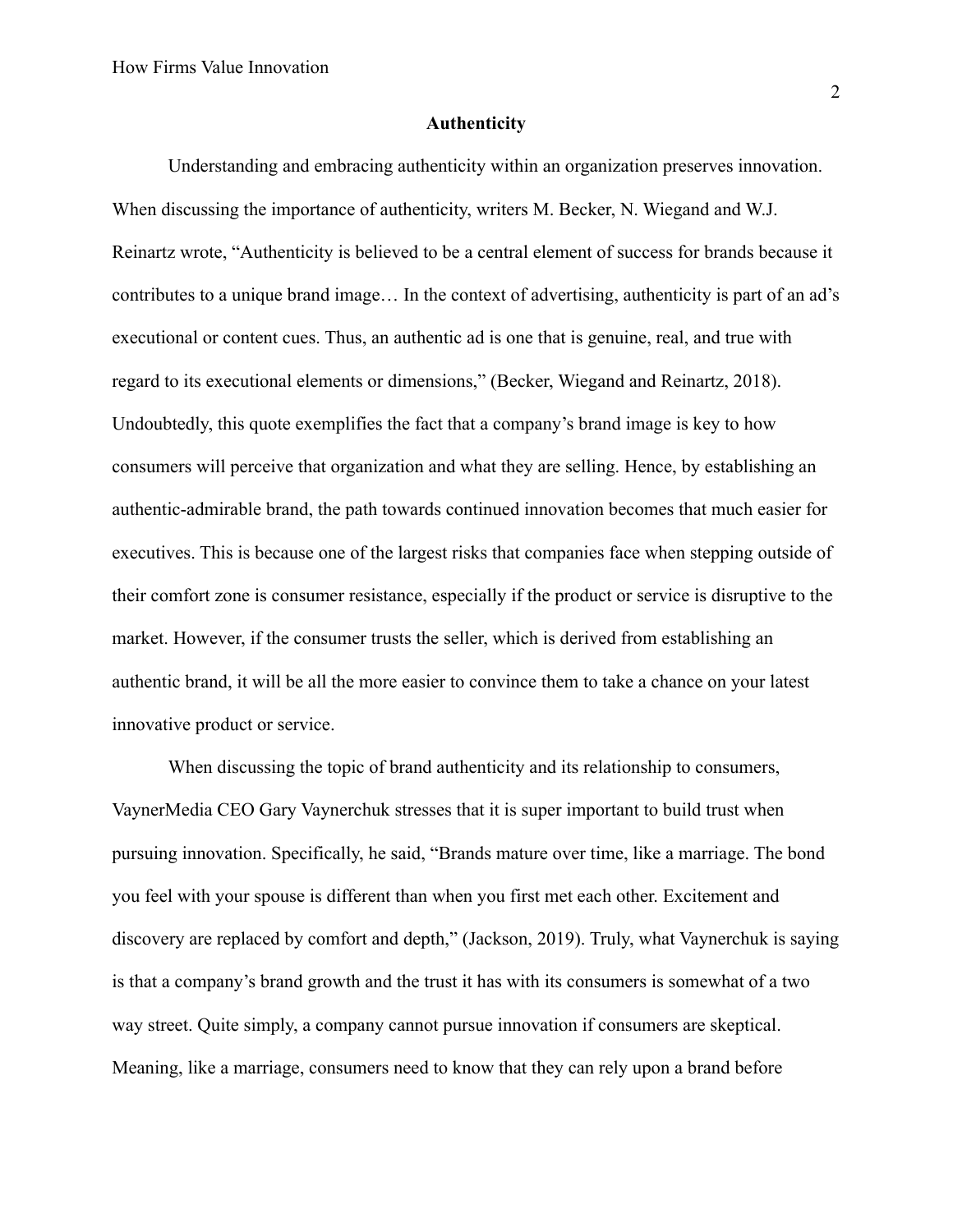committing long term to it, but, as that trust develops, buyers also need to know that its sellers are trying their best to improve, offering something that is both new and exciting.

## **Death to Simplicity**

Prioritizing innovation also allows organizations to eliminate simplistic thinking. For example, entertainment and media companies continue to break barriers, embracing digital streaming services, video on demand distribution, e-readers, et cetera. Moreover, brick-and-mortar distributors continue to offer loyalty programs for their consumers, like the AMC Stubs Card and Barnes & Noble's special membership offers. When discussing the different strategic-innovative approaches that these companies are taking to learn more about their customers and how to enhance their respective experiences, writers O.Toubia, G. Iyengar, R. Bunnell and A. Lemaire stressed, "Approaches for leveraging panel data in the media and entertainment industry have been classified into three categories: pure collaborative approaches, in which a user's behavior is predicted on the basis of past behavior of similar users; content-based approaches, in which a user's behavior is predicted on the basis of his or her own past behavior; and hybrid methods, which combine collaborative and content-based methods," (Toubia, Iyengar, Bunnell and Lemaire, 2018). Each of these strategies is important because it further highlights the significance of the bigger picture here: companies must think outside the box if they are going to retain and acquire the attention of consumers. Whether this means taking a similar approach to Netflix's, in which they log what their consumers watch in order to produce customized lists of content, or offering inexpensive membership deals like AMC does to younger demographics, like free movies on Tuesday nights, finding new ways to stay relevant is paramount for any business.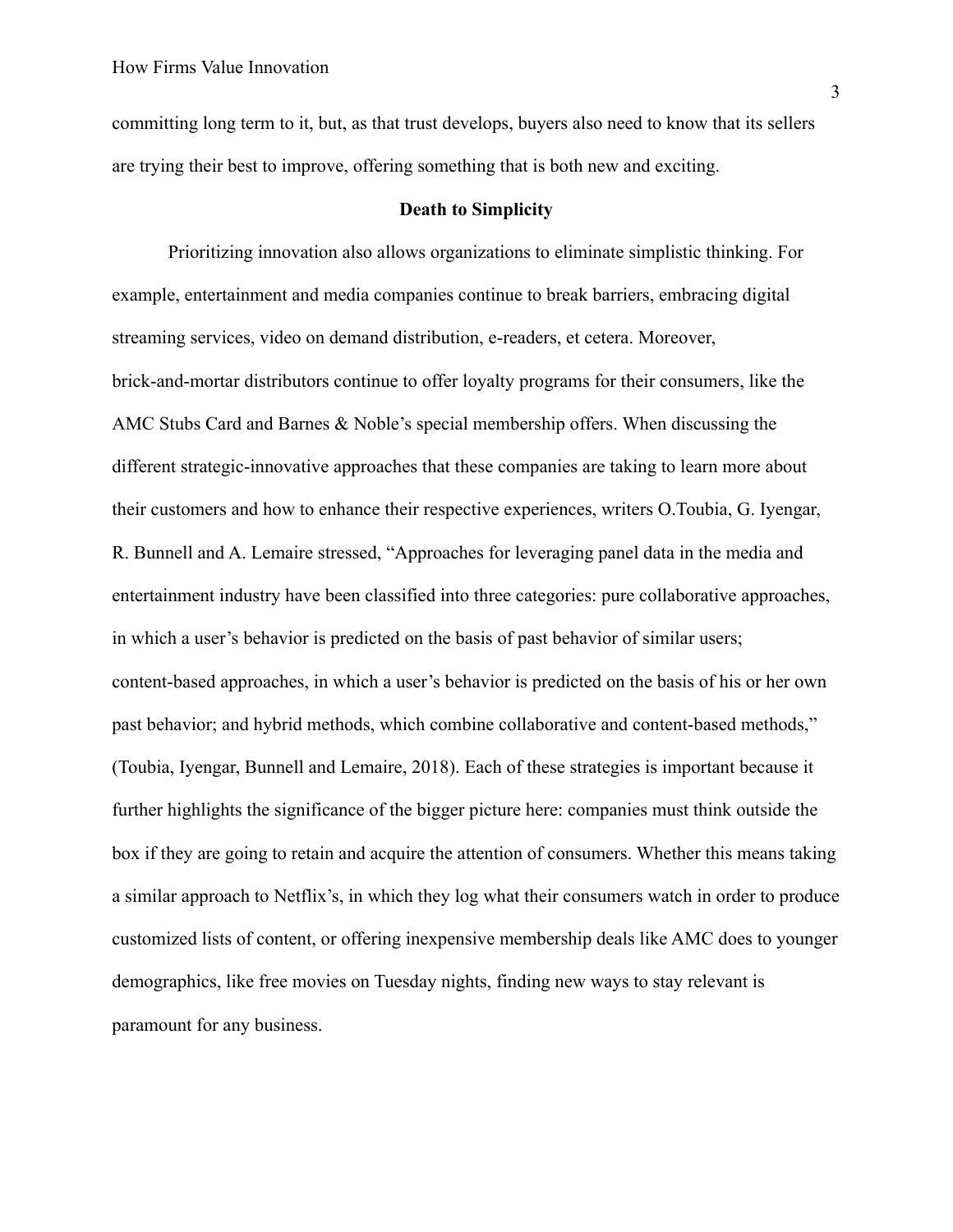With that being said, former Disney CEO Bob Iger has been at the forefront of innovation within media and entertainment since the early 2000's. Most notably, during his 2005-2020 reign as the company's CEO, Iger oversaw Disney's acquisition of Pixar, Marvel Entertainment, Lucasfilm, 21st Century Fox and the launch of Disney Plus. As a result, Disney has reaped the benefit off of huge box office hits, like *Iron Man 3* (\$1.215b worldwide), *Frozen* (\$1.27b worldwide) and *Alice in Wonderland* (\$1.025b worldwide). Furthermore, because of all the new intellectual property Disney acquired with its 2019 Fox deal, like James Cameron's *Avatar* franchise, Ryan Reynolds' *Deadpool*, *X-Men*, *Home Alone* and *Night at the Museum*, the sky's the limit for what Disney can produce over the next 15-20 years (Mendelson, 2020). So, similar to the points made above about serving consumers and thinking of new ways to target different demographics, Iger utilized Disney's financial capital to expand its brand, prioritizing the acquisitions of major companies to preserve innovation. Therefore, especially as Disney embraces its new streaming platform as its main focus over this next decade, creating new Star Wars, Marvel and other branded content for Disney Plus, the future has never looked brighter for what Disney can achieve. And truly, this must be accredited to Iger and the rest of the company's refusal to be content with simplistic strategies and plans for the future.

#### **Supporting Creativity**

Following off the beat that innovation diminishes simplicity, it should also be noted that innovation supports creativity. An interesting angle on this argument, specifically when it comes to scientific testing, suggests that there be more of a utilization of *creative destruction*. Basically, this means assessments should look to simultaneously evaluate competing ideas that are within compatible theoretical spaces. When describing this concept, the researches wrote, "In other words, replication efforts should seek not just to support or question the original findings, but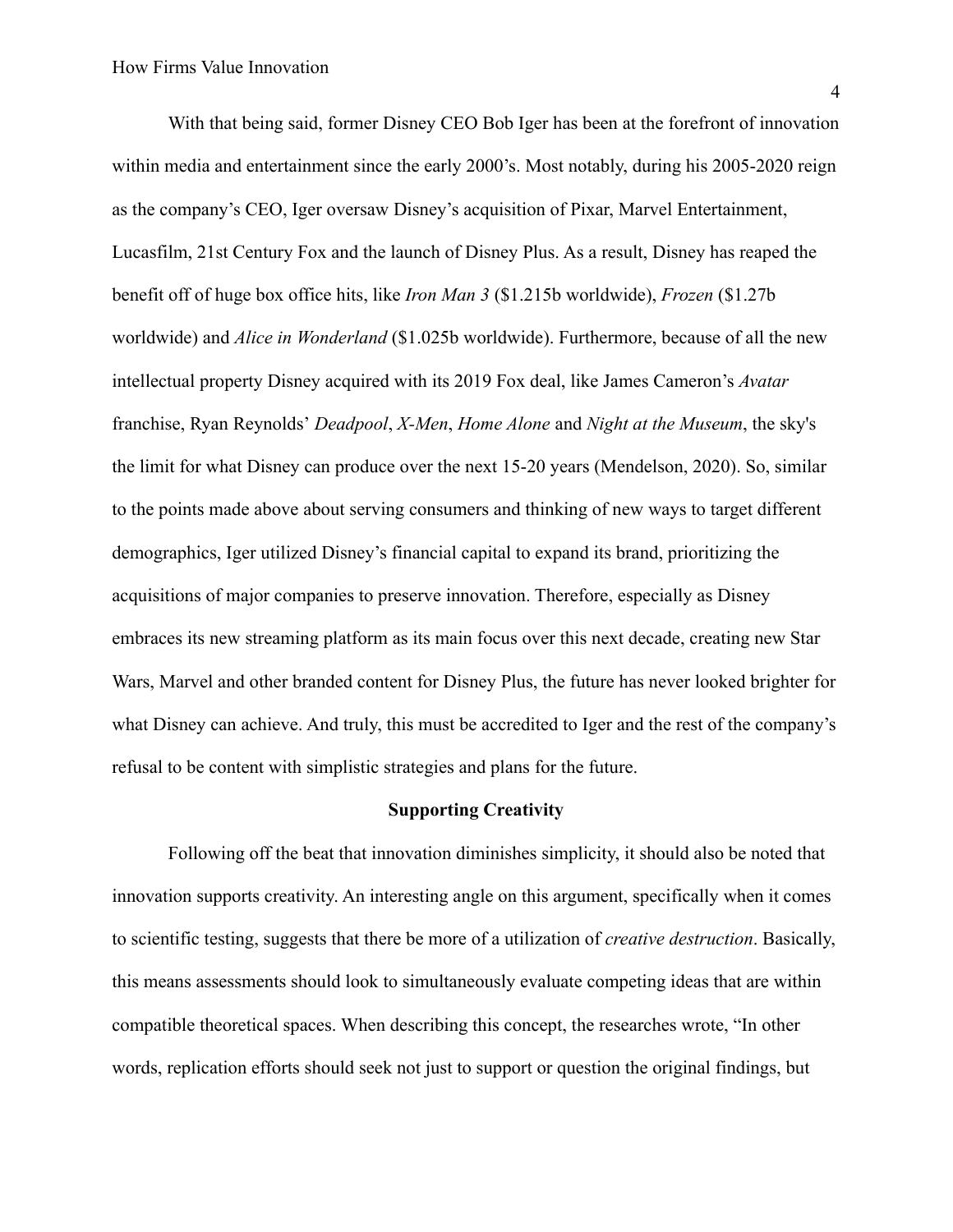## How Firms Value Innovation

also to replace them with revised, stronger theories with greater explanatory power," (Tierney , etc, 2020). With that being said, this concept echoes the statements made in the previous section while also putting an emphasis on the need to always ask questions. Furthemore, it also stresses that the way an organization views a competitor ought to change, as more importance needs to be placed on the experiment/problem itself, rather than on looking to prove someone wrong.

In essence, this journal review, while focusing largely on scientific communities, is basically saying that the ego needs to be taken out of the pursuit for innovation. More specifically, breaking out of one's comfort zone and pushing the boundaries on unspoken rules/ practices (like diving into someone else's scientific theories) enables more creativity. Defending this mindset, Amazon CEO Jeff Bezos claimed, "... If you're going to do anything new or innovative, you have to be willing to be misunderstood…If you cannot afford to be misunderstood, then for goodness' sake, don't do anything new or innovative," (Clifford, 2018). This relates to the idea of *creative destruction* in many ways. Most notably, the researchers in that journal compared scientific theories to tooth brushes because nobody wants to use anyone else's. However, and to Bezos's point, embracing innovation requires individuals to embrace being different and to rely on taking unique-creative approaches, in order to maximize results. In short, there is a two way relationship between devaluing simplicity while increasing creativity, and the path towards innovation cannot be fully traveled without each category working hand-in-hand.

## **Better Understanding Consumers**

Understanding consumers is another key way that firms value innovation. Especially when considering the fact that the Covid-19 pandemic has forever changed the world, there has never been a more important time to further explore who you are selling/ servicing. However,

5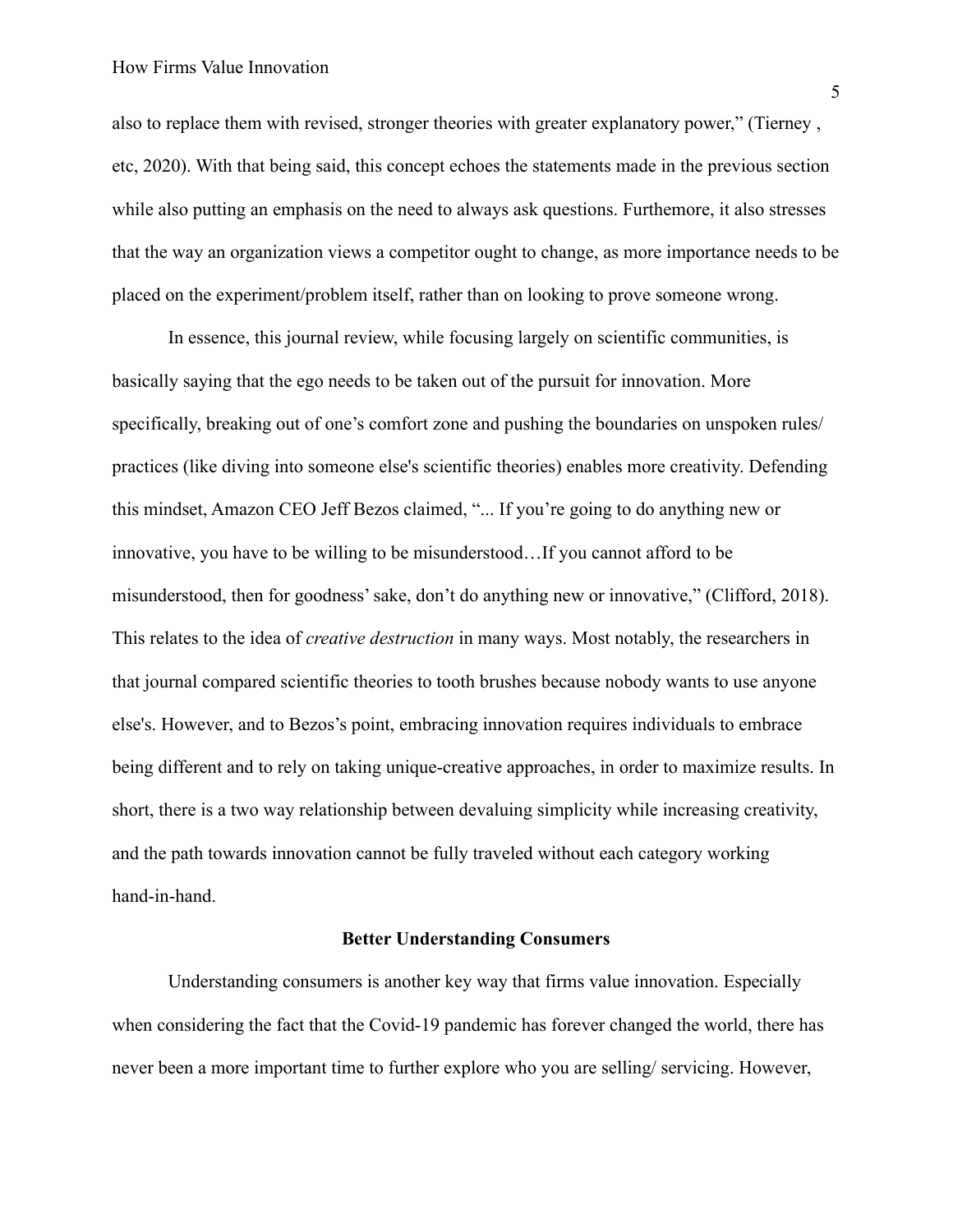according to writers M.Campbell, J. Inman, A. Kirmani and L.Price, research on consumers is best utilized when it looks beyond contemporary scenarios, as this helps not only customers, but politicians and companies prepare for future threats. Most notably, actual and potential threats need to be measured, as well as the extent of the threat and just how disruptive it can be. When discussing this new way of assessing threats, specifically in a Covid world, the writers stressed, "Lack of information, misinformation, and conflicting information threatened consumers' ability to understand, plan, and cope with the health, economic, and social threats. The presence of all of these threats has created shifts in consumers' marketplace and socio-cultural behavior," (Campbell, Inman, Kirmani and Price, 2020). Therefore, because consumer behaviors have been shifted, organizational approaches to customers must evolve as well.

A great example of identifying and responding to new behaviors and threats is the current pandemic. With this being said, the journal brings up the concept of *ontological (in) security,* which is basically the idea that security is diminished, rather than absent. Furthermore, it is not just a matter of self-interest, but also includes the health and safety of others. When discussing this, the writers stressed, "When consumers' ontological security is disturbed, they have a significant emotional investment in reestablishing trust that the world is predictable. The extent to which a consumer experiences ontological insecurity is likely to influence how the consumer responds to threat-induced disruption," (Campbell, Inman, Kirmani and Price, 2020). Therefore, in regards to the pandemic, this has been a virus that has killed thousands and infected millions; meaning, people are not as comfortable shopping in stores or participating in large gatherings at the moment. That is why companies like Amazon and Netflix have thrived during the pandemic, because they are literally designed for at home social-distancing. Hence, all organizations need to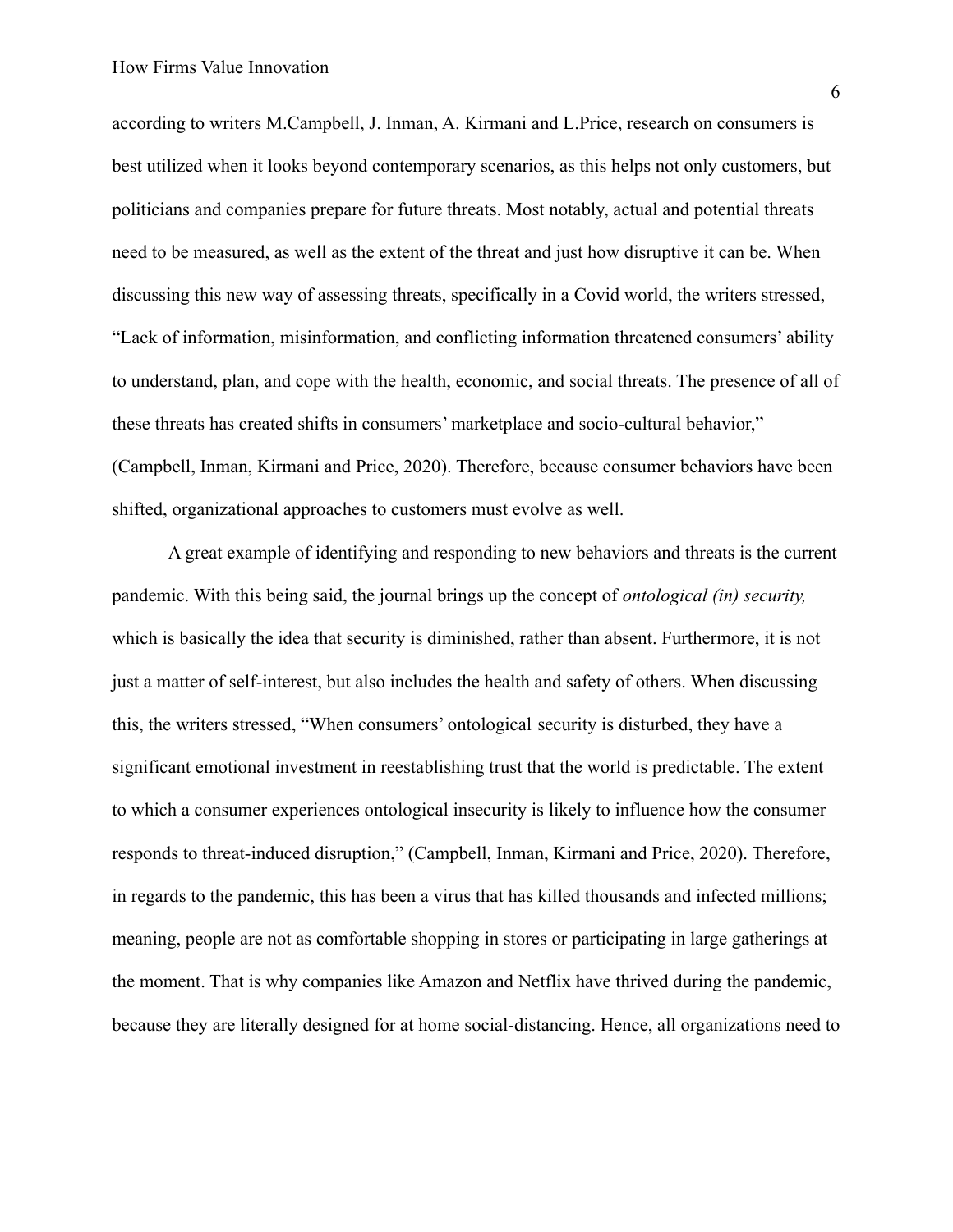be thinking of how to further integrate e-commerce features into what they are offering, as it may be the difference maker between you and your competitor.

# **Strengthening Platforms across the Board**

Innovation is also valued through the integration of platform based ecosystems. When discussing this, writers from the Strategic Management Journal proclaimed that leveraging modularity and specialization platforms leads to innovation and increased efficiency in several different sectors, like computers, video games, government, e-commerce, automobiles and payment systems. When discussing the benefits of platform-based ecosystems, the writers stressed, "Platform-based ecosystems are a vital source of dynamism and innovation for many technologies, products, and services in the global economy," (Kretschmer, Leiponen, Schilling and Vasudeva, 2020). They then referred to eBay as an example, explaining that it is a platform that provides both fixed and variable ways of searching and transacting. Hence, buyers and sellers provide a constantly evolving set of chances to purchase and/or sell products (Kretschmer, Leiponen, Schilling and Vasudeva, 2020). Overall, the point to be made here is that eBay has created a virtual environment that enables consumers the ability to conduct business with strangers, all while ensuring their safety and validity within each transaction. The same can be said for other platforms, like Facebook, Instagram and Twitter, whereas, there are obviously imposters and those who do have the intent of threatening one's safety, but for the most part, these companies have created safe spaces that enable consumers around the world the chance to interact and express themselves.

Another benefit of utilizing platforms is their coordination and governance structures, which involves the standards set for decision rights between the provider of the platform and its various users. When explaining this, the writers emphasized that in traditional organizational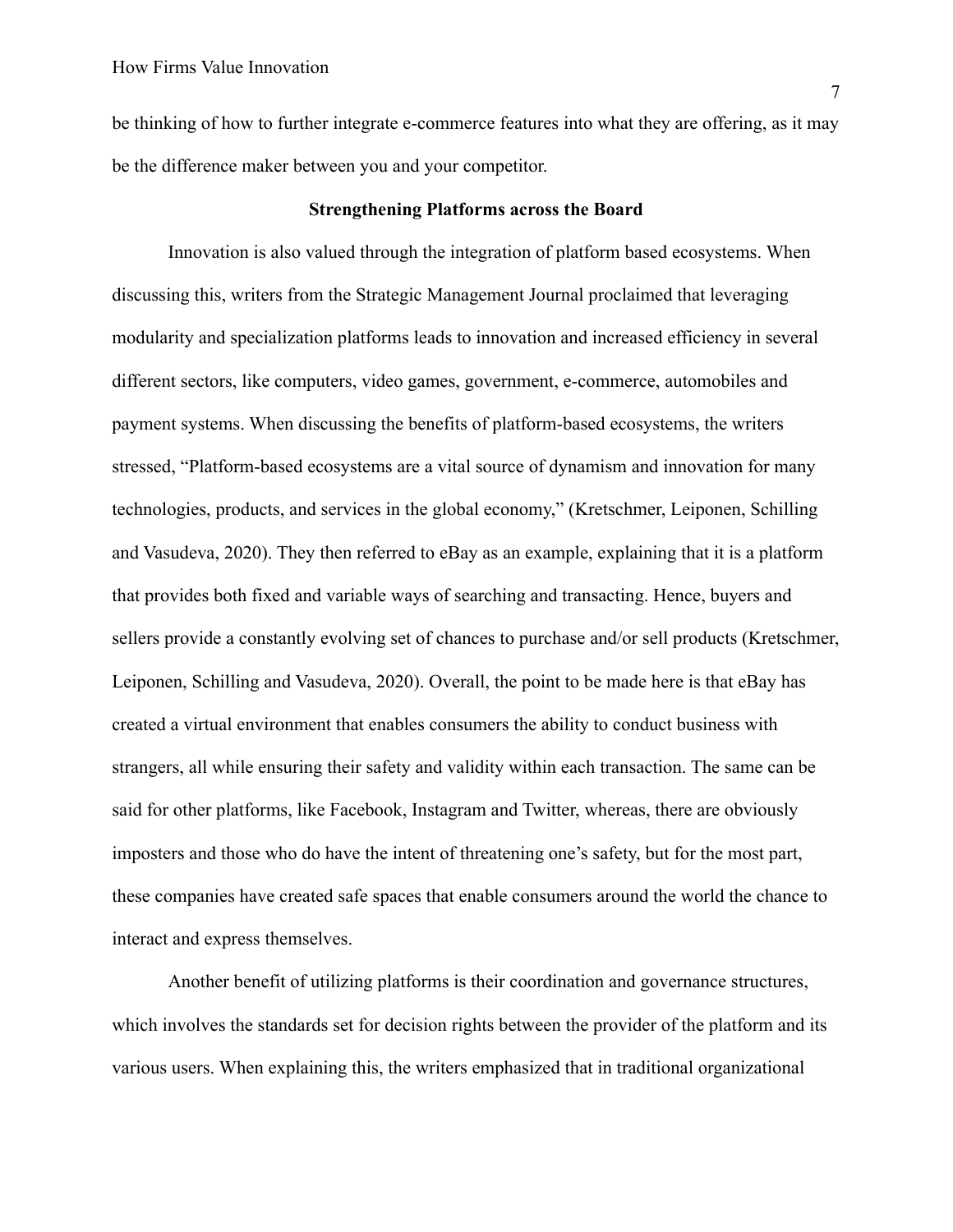structures, front-line employees are forced to make more limited decisions than middle managers and top managers. Yet, when discussing platform ecosystems, they stressed that they are, "populated by autonomous individuals or organizations who independently make decisions within the rules and resources of the platform. Through boundary constraints, incentives, and communication channels, the platform provider defines what participants can do and how they are compensated…" (Kretschmer, Leiponen, Schilling and Vasudeva, 2020). However, the writers also noted that consumers get to decide how they contribute, which has led to different controversies in the past (Kretschmer, Leiponen, Schilling and Vasudeva, 2020). For instance, politicians have been known to spread false information in attempts to increase their popularity. With that being said, platforms like Twitter and Facebook have taken the necessary steps to minimize and delete attempts by users, in which they spread hate and fake news to their respective followers; in short, while these platforms are not perfect and do leave naive consumers vulnerable to misinformation, these platforms (for the most part) are further improving their virtual spaces, in order to allow their consumers the ability to reap *only* the benefits of what their services offer.

## **Improved Organizational Chemistry**

Improving organizational chemistry is another way that innovation can be utilized. Interestingly enough, researchers D. Sull and S. Sull actually found that the Covid-19 pandemic has strengthened chemistry and culture for most organizations. Accordingly, they were keeping track of over 1.4 million employee written reviews on Glassdoor (a job application website) and realized that the average cultural rating throughout Cultural 500 organizations took a sharp jump between March and April 2020. Moreover, April to August 2020 took the top five spots of the Sull's average culture rating during the last five year period. When discussing their data, the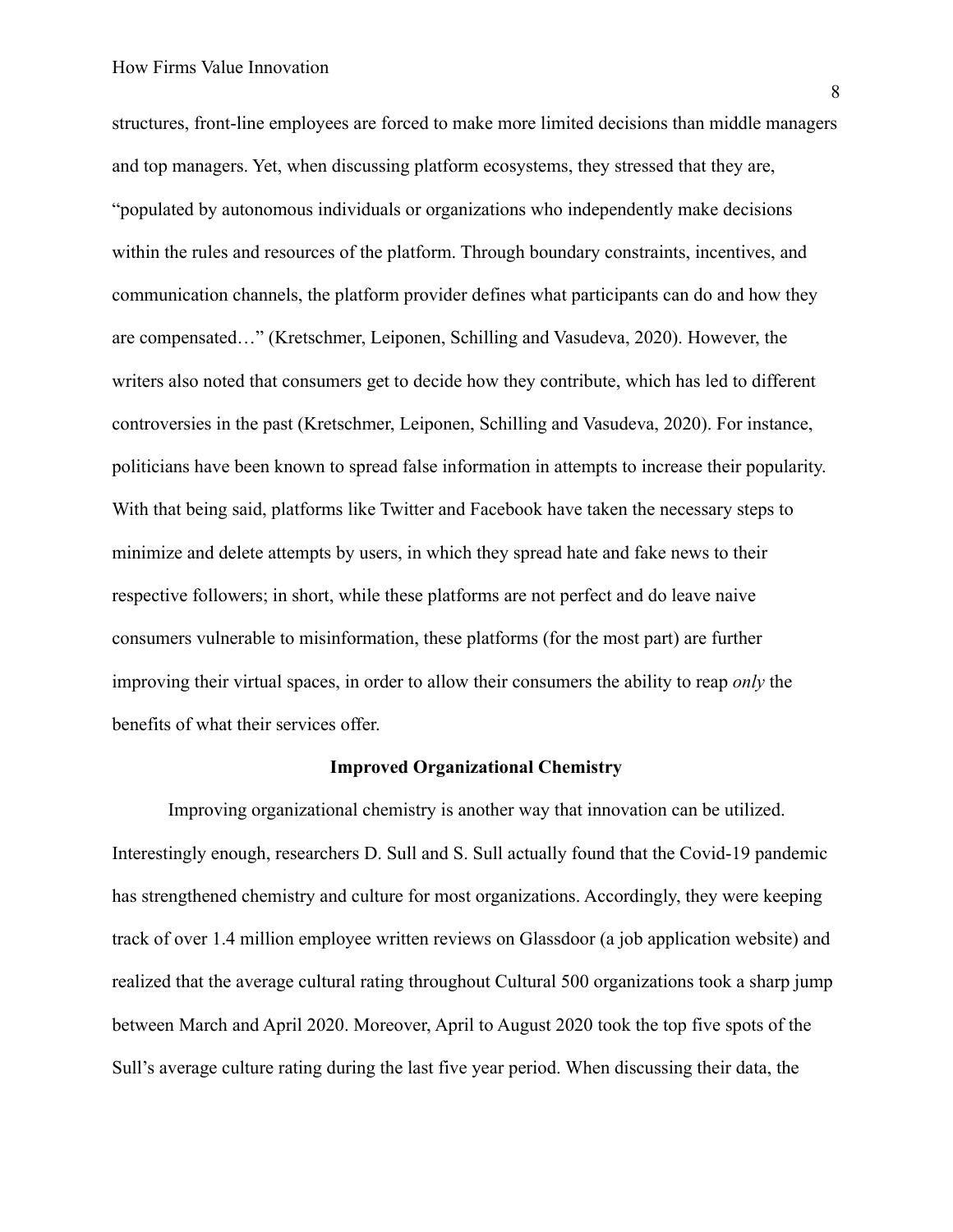writers claimed, "... one important theme that does stand out in the months of the pandemic is the quality of communication by leaders. Employees of Culture 500 companies gave their corporate leaders much higher marks in terms of honest communication and transparency during the first six months of the coronavirus pandemic compared with the preceding year," (Sull, Sull, 2020). Overall, the significance of this message is that leaders and employees had no choice but to trust each other during this unprecedented time in our economy; any sort of distraction or form of distrust could sabotage an already fragile business, leading to an inevitable collapse.

In regards to the actual numbers that the Sulls found, they determined that 88% of employees were more inclined to write positively about how honest their leaders were, 42% were satisfied with company transparency and 35% were happy with how communicative their organizations were. Additionally, 57% of employees were more likely to positively discuss ethical behavior and 51% talked about their organization's compliance with Covid regulations (Sull, Sull, 2020). With all this being said, there is clearly a pattern here that must be analyzed: hard times have forced a wide variety of organizations to take hard looks at their day to day cultural operations in order to keep business afloat. Meaning, this data exemplifies just how important employees value culture and integrity, and that innovation does not stop with corporate branding or operational platforms. Truly, and perhaps most importantly, prioritizing the establishment of trust and communication within an organization is absolutely paramount to success. Otherwise, and as mentioned above, employees can become distracted by all the external uncertainties surrounding the world and how that will impact their jobs and families. Meaning, their output quickly diminishes, tarnishing the company's products and services.

# **Enhancing the Supply Chain**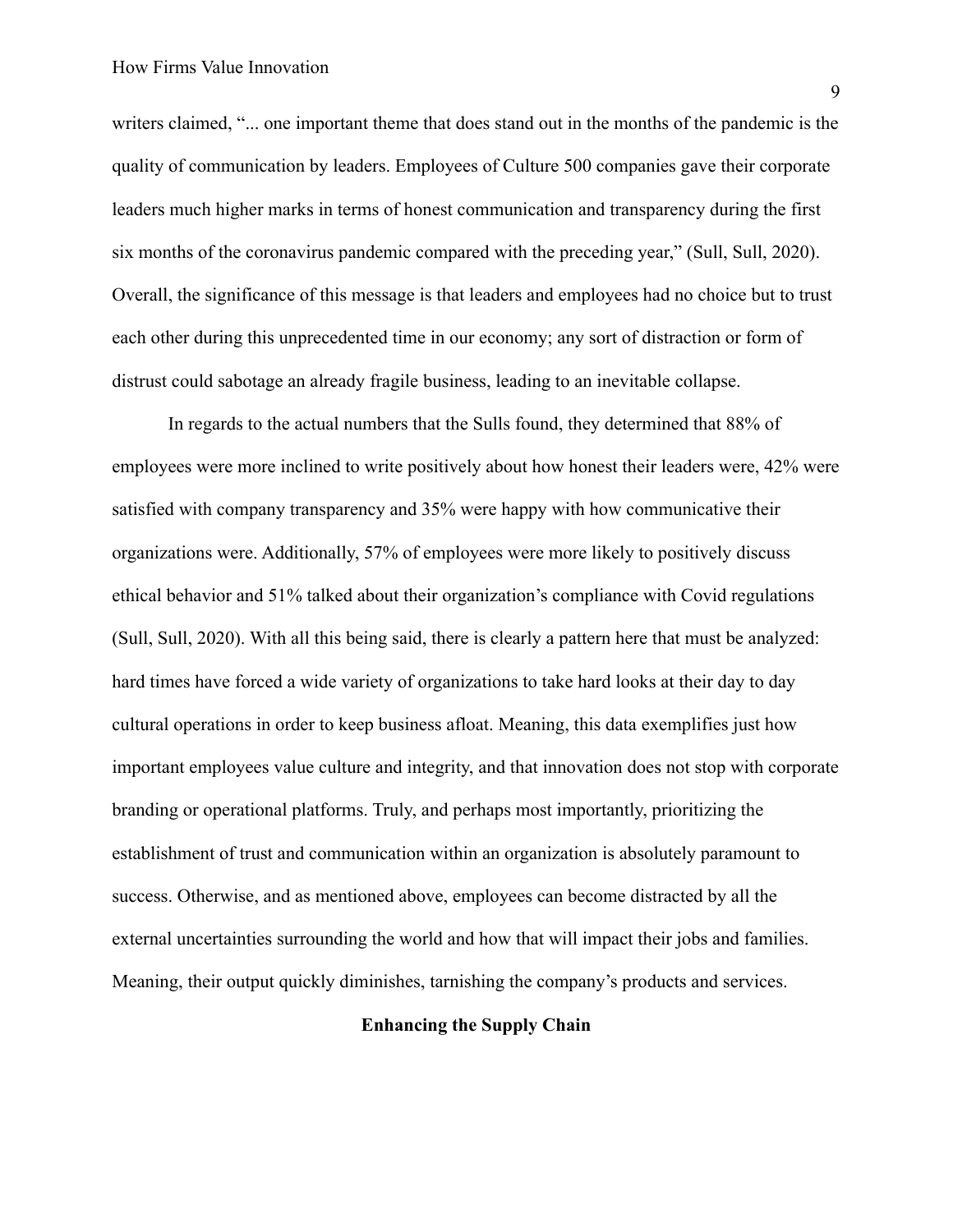Enhancing the supply chain is another way that firms value innovation. For instance, technological innovation can allow an organization the ability to better control a complex supplier network. When explaining how a company should improve overseeing their vendor lists, HBR stressed that businesses need to invest in holistic strategies in third party services in order to minimize risk, writing, "A sophisticated solution is a procurement platform that leverages real-time data to more accurately manage vendor contracts, provide services verification, automate invoicing and payments, and manage supply chain costs all in one place," (HBR, 2020). This is significant because a majority of organizations are not properly resourced to handle thousands of suppliers and their respective contracts. Furthermore, when a company does not invest in stronger holistic strategies, they jeopardize their security while also adding more burdens to their daily to-do lists. Truly, why would a company *not* want to automate invoicing or provide services verification? By doing so, a business has less to worry about, which enables its employees to be more creative and find new ideas to further pursue innovation.

Another way that the supply chain can be improved via innovation is by utilizing technology as an early warning system. Specifically, HBR discussed how the pandemic created tremendous product demand for several industries. When it comes to hospitals, they have been left responsible to analyze Covid-19 rises and to determine what supplies are needed. However, healthcare providers are now using technology to further understand how the virus is spreading and the supplies that need to be produced. When discussing this, HBR wrote, "This new technology is leveraging automated, real-time surveillance capabilities—providing early warnings, forecasting surges, and helping organizations plan coordinated responses and resources where they're needed most," (HBR, 2020). Accordingly, by being able to predict hospitalization rates, supply chains are not as strained and better care across communities is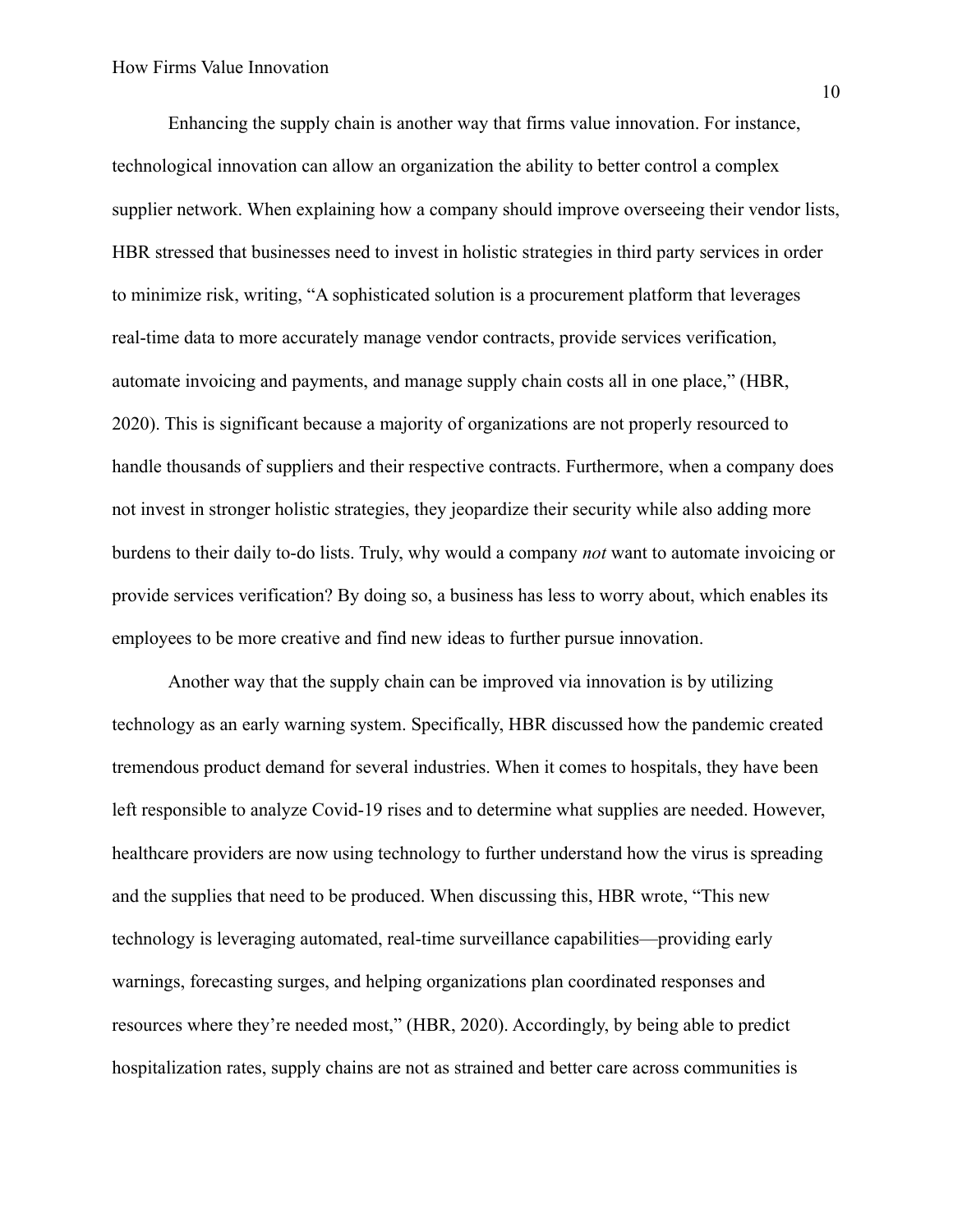guaranteed (HBR, 2020). Hence, organizations are pursuing innovation to further measure the relationship between supply and demand to evolve their supply chains.

## **Improving Leadership**

Now, this paper previously discussed how innovation improves a company's culture. However, and in addition to its impact on organizational culture, innovation can also create better leaders. When discussing the need for strong leadership during times of environmental uncertainty, writers for the Strategic Management Journal claimed, "Ownership competence is particularly valuable in turbulent, uncertain environments, as firms scramble to adapt to, as well as originate unanticipated changes… placing extra weight on the owner's idiosyncratic capacity to imagine and judge…,"( Foss, Klein, Lien, Zellweger and Zenger, 2020). Because of how fundamental executives and managers are during times of crisis, like a global pandemic, it is super crucial for them to embody the soul of leadership, in order to keep employees ready to respond. With that being said, being a leader involves far more than just distributing resources and delegating responsibility. Leadership also involves having a strong sense of emotional intelligence, having superb communication skills, having the ability to foster creativity and being able to adapt to complicated marketplaces. In short, and as this Strategic Management Journal piece emphasizes, being an executive should force professionals to embrace a certain level of competence, which further innovates creativity and different-unique perspectives within the organization.

Furthermore, and as mentioned previously, it is important to focus on a leader's communication skills and to have the ability to adapt to different approaches when dealing with a diverse team of employees. When discussing how to talk with different employees in the workplace, former president Barack Obama said, "What I found with my staff is, there's some

11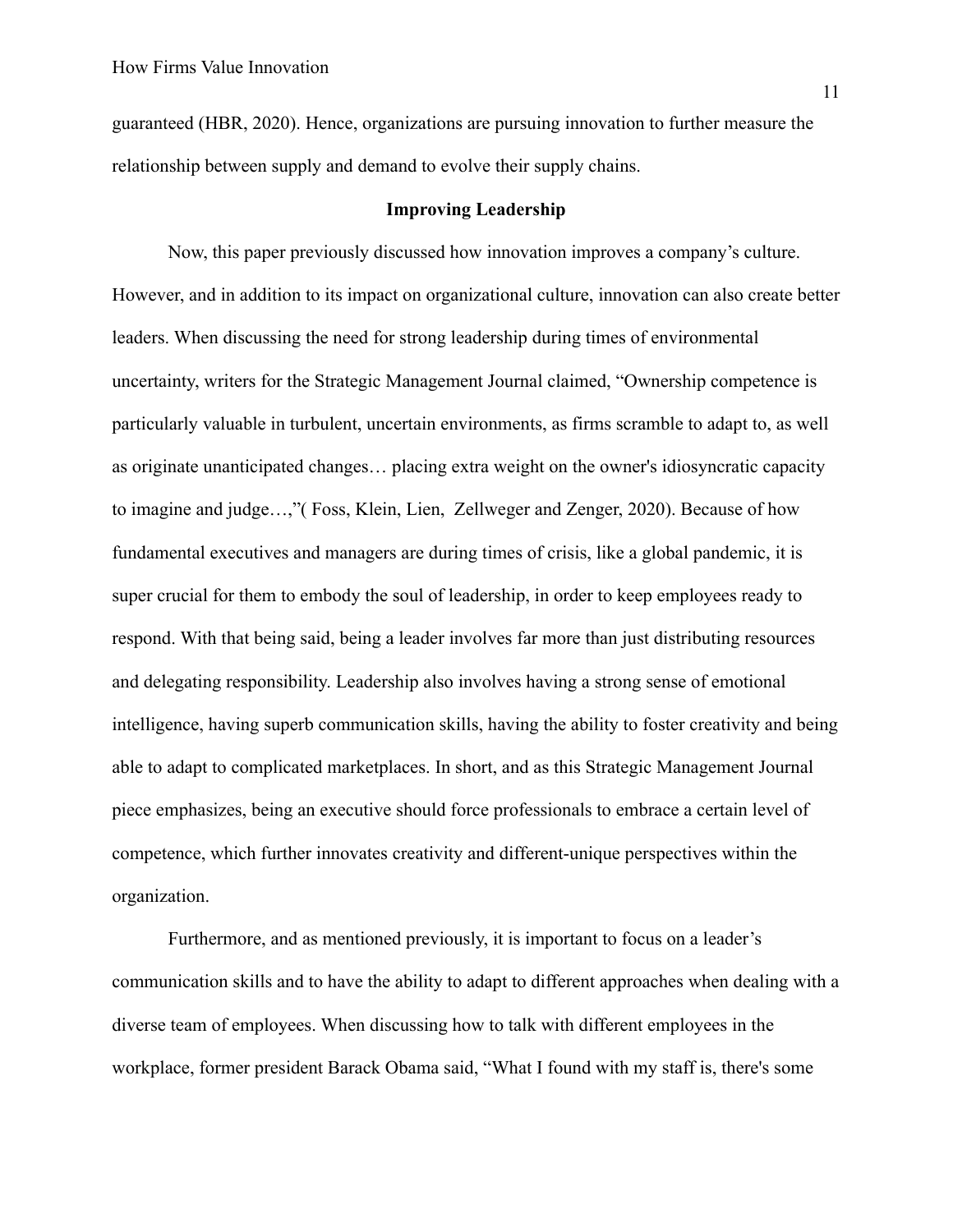people where I could be more blunt with, and some people, I have to be a little more, what do the girls call it, 'compliment sandwiches,' trying to wrap it around the criticism where you're like, 'You're wonderful. That was a terrible memo. I love you.' There's a little bit of that," (Chan, 2019). The main takeaway from Obama's quote is that leaders need to understand that their employees are people. Meaning, it is important to be wary of how feedback is conveyed and how they are going to react. By doing so, it will be beneficial to how an employee responds to constructive feedback and to the overall well being of the organization's culture.

### **Utilizing Artificial Intelligence**

When examining the utilization of A.I. in organizations, it is apparent that many companies are developing different artificial intelligence strategies and capabilities. Accordingly, researchers for the MIT Sloan Management Review found that over 3,000 managers, scholars and executives confirmed these A.I. investments: 57% are deploying/ piloting these technologies, 59% have some form of an A.I. strategy and 70% of businesses now know how A.I. can improve organizational value. However, and with this being said, the researchers highlighted the fact that companies benefit from A.I. when they actually take the time to learn *with* the technology. Moreover, the researchers declared that the main characteristics of a company that properly inhabits A.I. facilitates consistent learning between employees and machines, establishes multiple ways for humans and A.I. to interact, and they "change to learn, and learn to change." Meaning, these companies are not resistant to adapting to new methods of operation or to changing the ways they conduct business (Ransbotham, Khodabandeh, Kiron, Candelon, Chu and Lafountain, 2020). Undoubtedly, the key point that these writers are trying to convey is that a business fails to reach its potential if they do not take the time to evolve with the A.I. they are investing into. Hence, in order for an organization to maximize its potential, they must ensure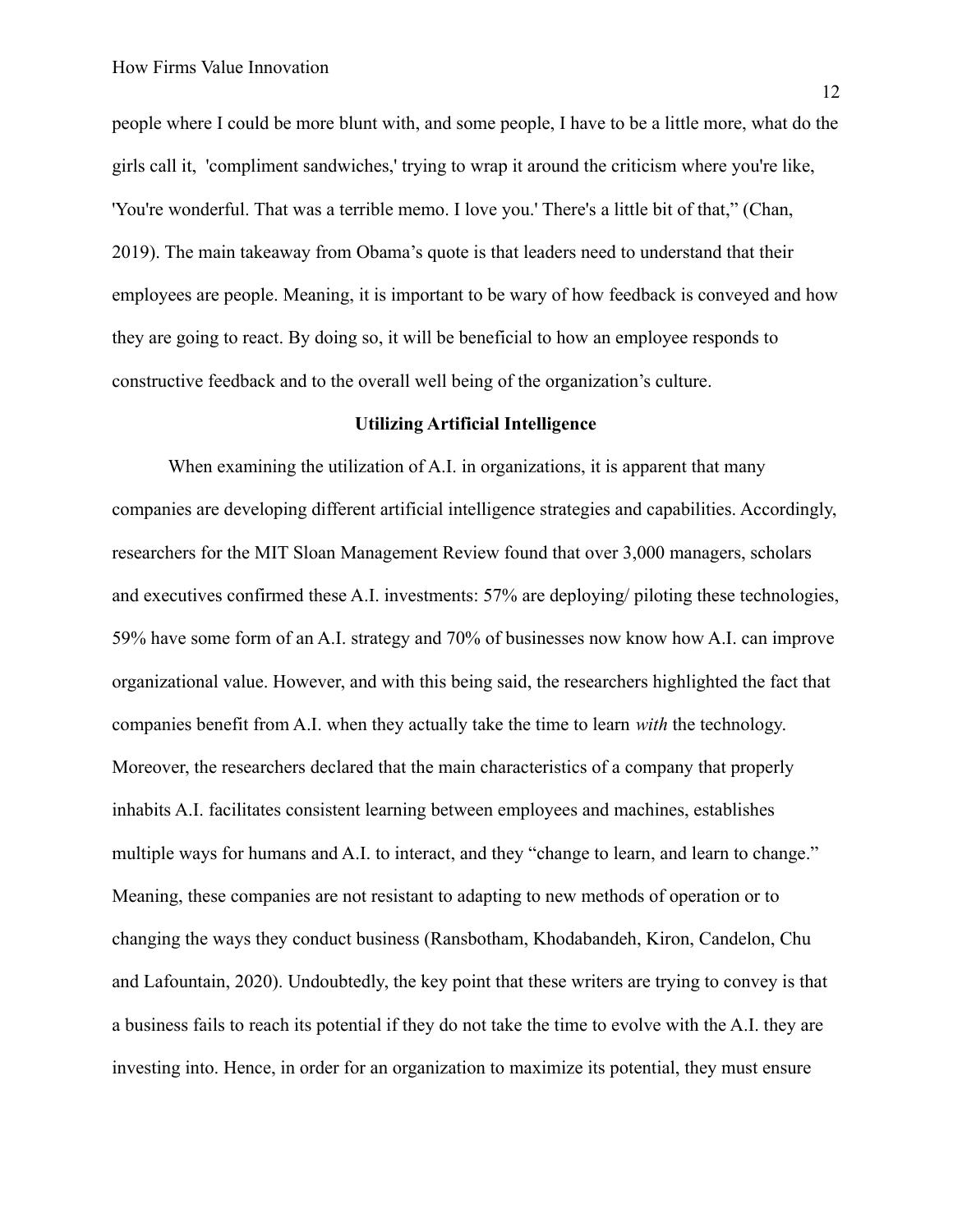that they fully understand what they are investing into while also preparing to expand the company out of its comfort zone.

On the other hand, while it is important for companies to trust the A.I. they are investing into, Apple CEO Tim Cook has stressed in the past that it is just as important to still "think like humans." Specifically, Cook said, "They're [people are] worried about machines taking jobs and AI sort of replacing humans. My worry is not that machines will think like people — it's that people will think like machines. And so that to me is a much bigger worry," (Fried, 2018). So, in regard to balancing the themes of the MIT Sloan Management Review piece and Cook's advice, it is important to embrace innovation and artificially intelligent technology — just as Apple has done with Siri for their iphone brand — but to still prioritize the trust, collaboration and respect of the very people who make up an organization. By doing so, companies, like Apple, have been able to properly maximize the potential of A.I. while maintaining a healthy environment for their employees to flourish in.

#### **Fixing Inequality within an Organization**

Pay inequality is one of the largest issues that companies face, especially among female and minority workers. However, the best way for businesses to innovate and diminish pay inequalities throughout their organizations is through Pay Equity Audits (PEA), which involves the analysis of employees who perform similar roles. With that being said, HBR wrote that a recent survey, which tracked the disclosures of the 922 biggest public companies, only found that 22% of these organizations reported that they conducted salary audits from 2016-2020. On the contrary, California recently passed a law requiring firms to file equal pay reports, beginning in March 2021 and twelve more states are thinking of doing the same (Barnard-Bahn, 2020). This is important because people deserve to be paid what they are worth and not a cent less. Moreover,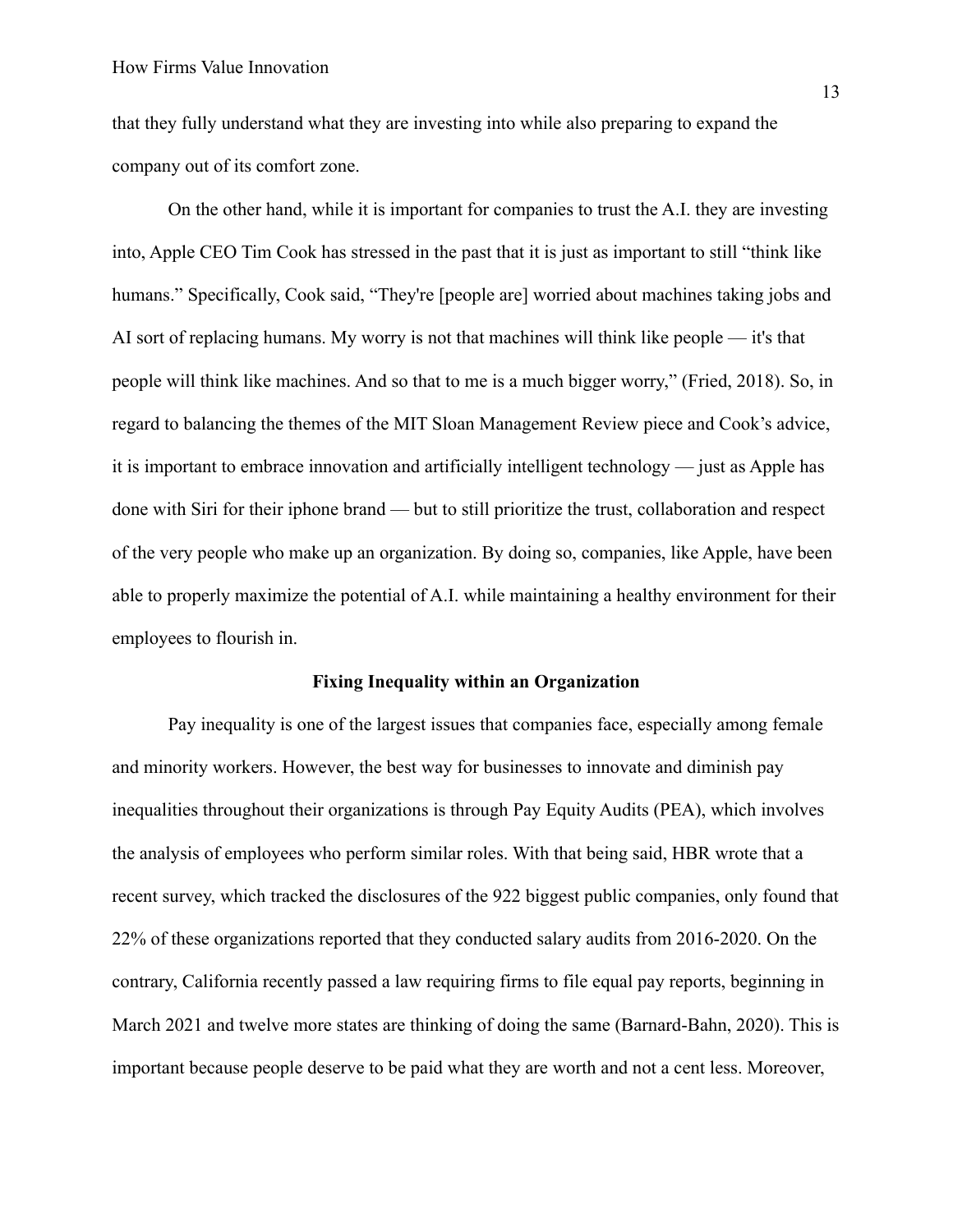by paying employees fairly and by rewarding them for their work, other factors discussed in this paper, like creativity, leadership and organizational culture, will be improved because people will have more of a drive to perform. Additionally, by paying employees their fair share, the risk of losing talented workers to competitors is minimized because of the mutual appreciation conveyed when one is given a raise.

According to the HBR piece, companies avoid conducting PEA's because they are afraid that they will actually find pay inequalities between their employees. Moreover, when firms do take the time to perform these audits, they are either done through fear of litigation or because it is simply the right thing to do. When discussing why businesses should lose the risk minimization approach, A. Barnard-Bahn wrote, "Organizations that operate based on a risk-mitigation mindset will… miss out on the opportunity to fully engage employees in a values discussion and the larger aspirational journey of a truly diverse, equitable and inclusive workforce," (Barnard-Bahn, 2020). As a result, managers and leaders miss out on great opportunities to hear different ideas and perspectives that can create better business environments, which could then raise the bar and increase profits. Overall, the main objective from this section is that, by fixing the unequal pay gaps that run throughout their organizations, companies send a clear message to their employees: they are seen not only as assets to their respective teams, but as people who deserve to be paid what they are worth. By establishing this kind of environment within the workplace, businesses can evolve their work culture to a much better-innovative organization to be a part of.

## **Closing Remarks**

Firms value innovation in many ways. Whether it be the integration of artificial intelligence, improvements in the supply chain or redesigning a team's work culture, there is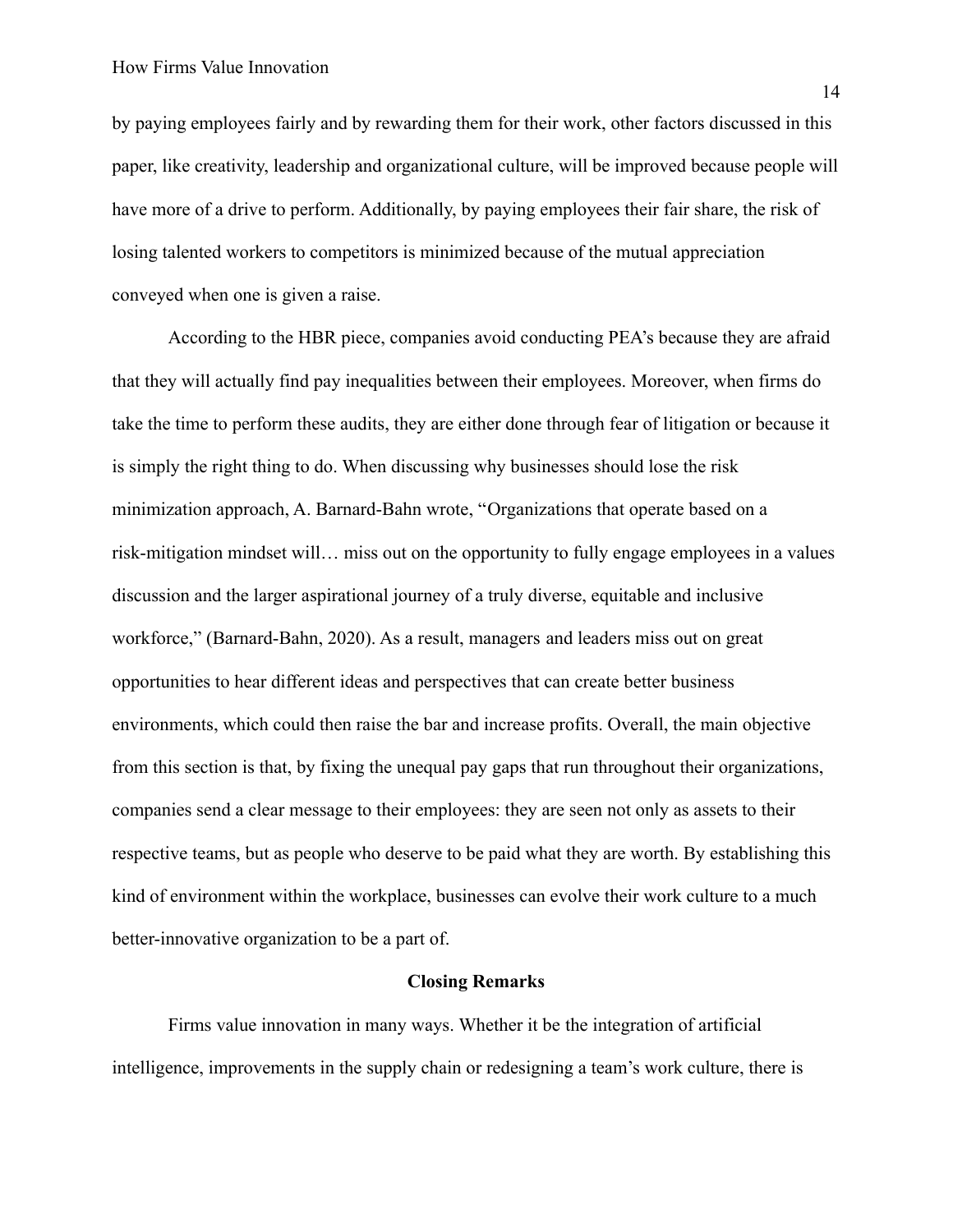always an opportunity to learn and grow as an organization. Furthermore, by prioritizing creativity and change, companies gain competitive edges over their competitors while also enabling their own leaders and employees to evolve as professionals. Especially in this Covid-19 world that society is forced to operate in, there has never been a more crucial time for outside of the box thing, the utilization of new technology, as well as leadership and accountability. By all means, 2020 has been an historically challenging year, not only with this deadly pandemic, but with the George Floyd tragedy and the extreme political divide throughout the country. Undoubtedly, a lot of companies are vulnerable as fear and uncertainties are at an all time high. However, the path to enlightenment is never straight forward, meaning, if firms continue to value innovation like all the ways discussed in this paper (rather it be industry examples or scholarly suggestions), they will properly use this year's many challenges as a chance to grow and prosper within the future.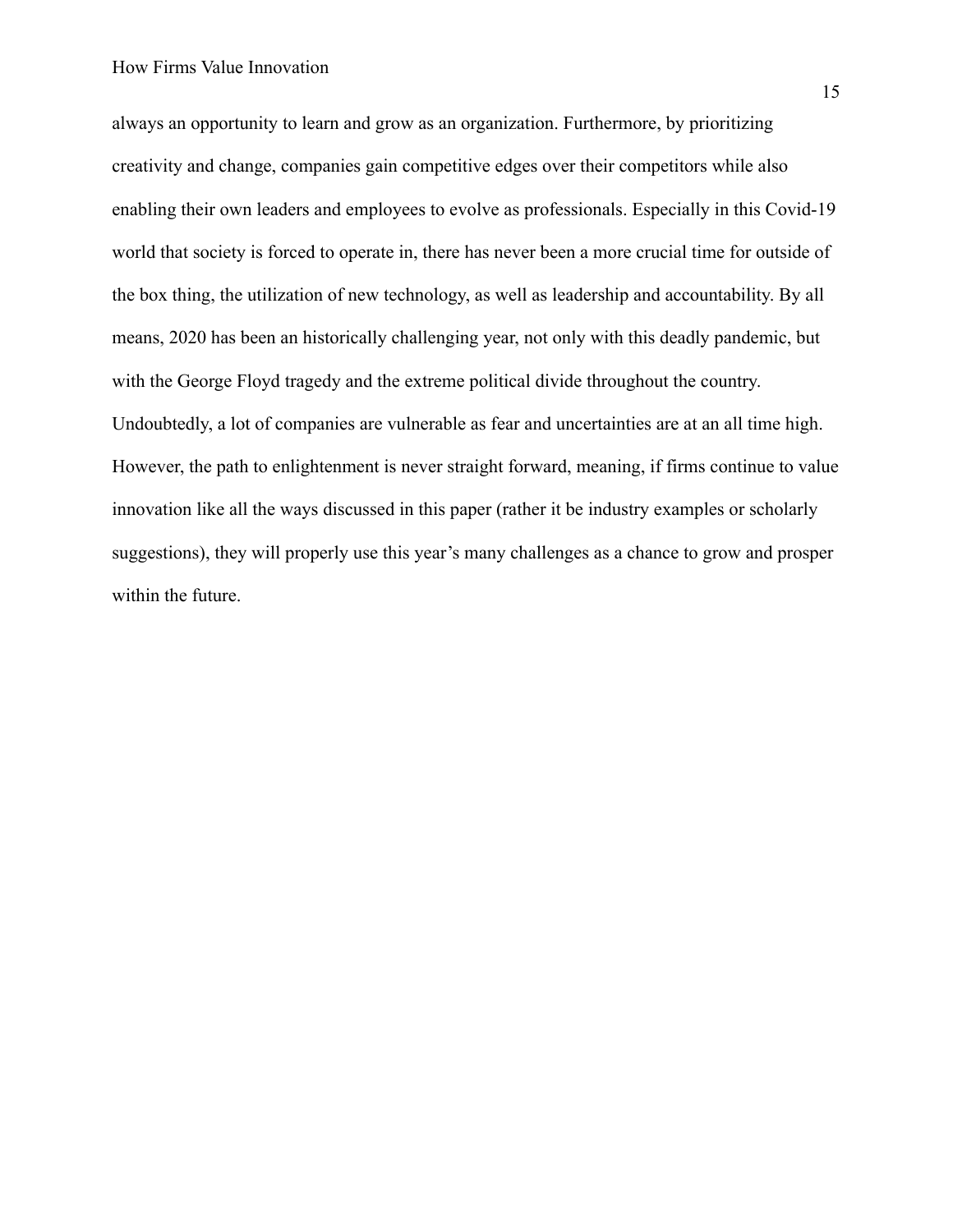# **References**

Barnard-Bahn, A. (2020, November 3). *How to Identify — and Fix — Pay Inequality at Your Company*. Harvard Business Review.

https://hbr.org/2020/11/how-to-identify-and-fix-pay-inequality-at-your-company?ab=hero-sublef t-3

Becker, M., Wiegand, N., & Reinartz, W. J. (2018). Does It Pay to Be Real? Understanding Authenticity in TV Advertising. *Journal of Marketing*, *83*(1), 24–50.

<https://doi.org/10.1177/0022242918815880>

Campbell, M., Inman, J., Kirmani, A., & Price, L. (2020). In Times of Trouble: A Framework for Understanding Consumers' Responses to Threats. *In Times of Trouble: A Framework for Understanding Consumers' Responses to Threats*, *47*(3), 311–326.

<https://doi.org/10.1093/jcr/ucaa036>

Chan, R. (2019, September 22). *Barack Obama shares the leadership lesson he learned from raising his daughters Malia and Sasha: Different people require different approaches*. Business Insider Nederland.

[https://www.businessinsider.nl/barack-obama-leadership-lesson-parenting-2019-9?international=](https://www.businessinsider.nl/barack-obama-leadership-lesson-parenting-2019-9?international=true&r=US) [true&r=US](https://www.businessinsider.nl/barack-obama-leadership-lesson-parenting-2019-9?international=true&r=US)

Clifford, C. (2018, May 17). *Jeff Bezos: âIf you cannot afford to be misunderstood, don't do anything new or innovativeâ*. CNBC.

https://www.cnbc.com/2018/05/17/jeff-bezos-on-what-it-takes-to-be-innovative.html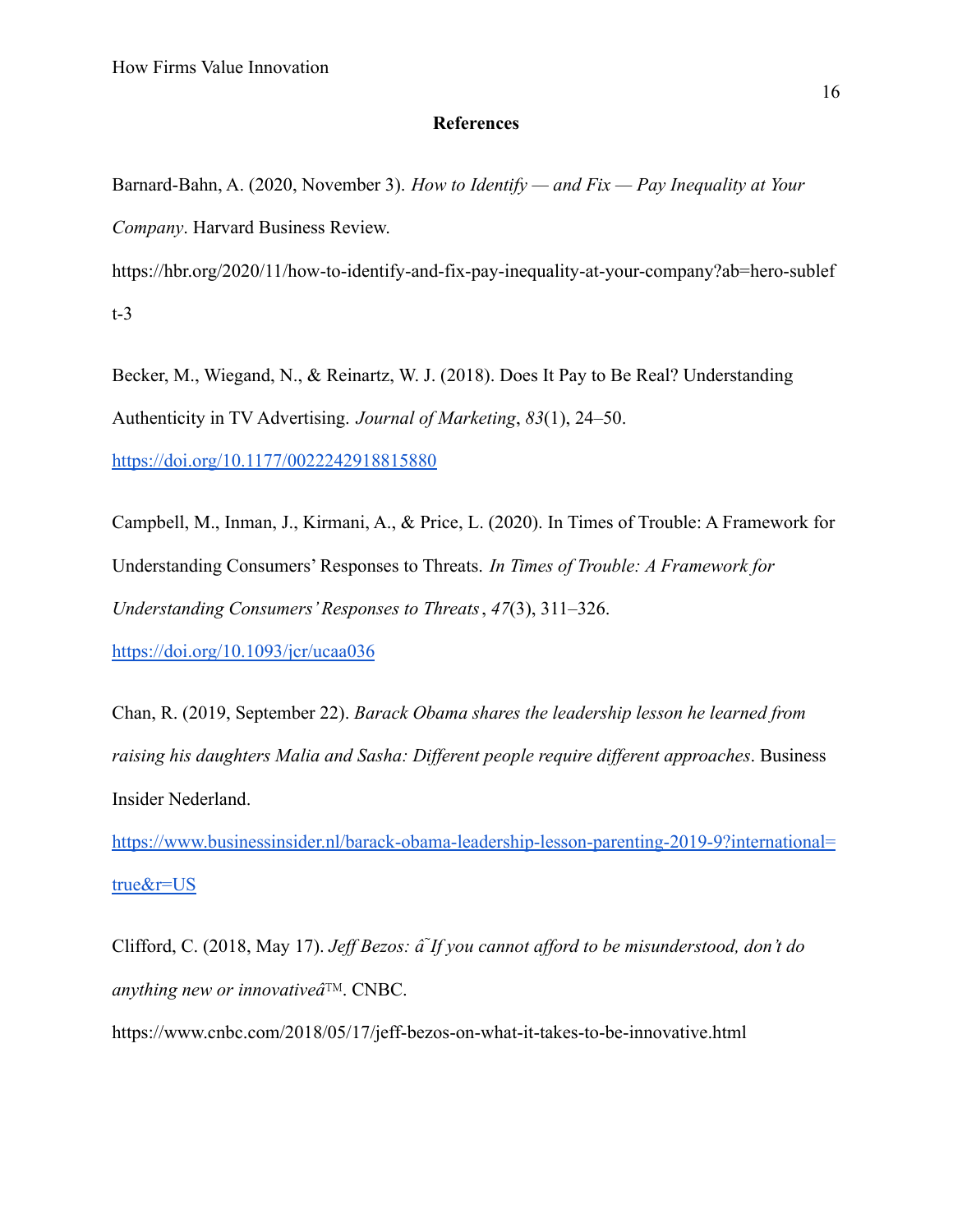Foss, N., Klein, P., Lien, L., Zellweger, T., & Zenger, T. (2020). Ownership competence. *Strategic Management Journal*, 1–27. https://doi.org/10.1002/smj.3222

*Four Ways Technology Can Enhance Your Supply Chain - SPONSOR CONTENT FROM PREMIER*. (2020, November 5). Harvard Business Review.

<https://hbr.org/sponsored/2020/11/four-ways-technology-can-enhance-your-supply-chain>

Fried, I. (2018, November 19). *Tim Cook discusses staying human in an AI world*. Axios. [https://www.axios.com/tim-cook-apple-artificial-intelligence-human-ec98a548-0a2f-4a7a-bd65](https://www.axios.com/tim-cook-apple-artificial-intelligence-human-ec98a548-0a2f-4a7a-bd65-b4d25395bc27.html) [b4d25395bc27.html](https://www.axios.com/tim-cook-apple-artificial-intelligence-human-ec98a548-0a2f-4a7a-bd65-b4d25395bc27.html)

Jackson, T. (2019, August 27). *Gary Vaynerchuk: An Authentic Approach To Branding | JaxonLabs Brand Management*. JaxonLabs.

<https://jaxonlabs.com/gary-vaynerchuk-an-authentic-approach-to-branding/>

Kretschmer, T., Leiponen, A., Schilling, M., & Vasudeva, G. (2020). Platform Ecosystems as Meta Organizations: Implications for Platform Strategies. *Strategic Management Journal*, 1–36. <https://doi.org/10.1002/smj.3250>

Massachusetts Institute of Technology, Ransbotham, S., Khodabandeh, S., Kiron, D., Candelon, F., Chu, M., & Lafountain, B. (2020, October 20). *Expanding AIâs Impact With Organizational Learning*. MIT Sloan Management Review. https://sloanreview.mit.edu/projects/expanding-ais-impact-with-organizational-learning/?og=Ho

me+Editors+Picks